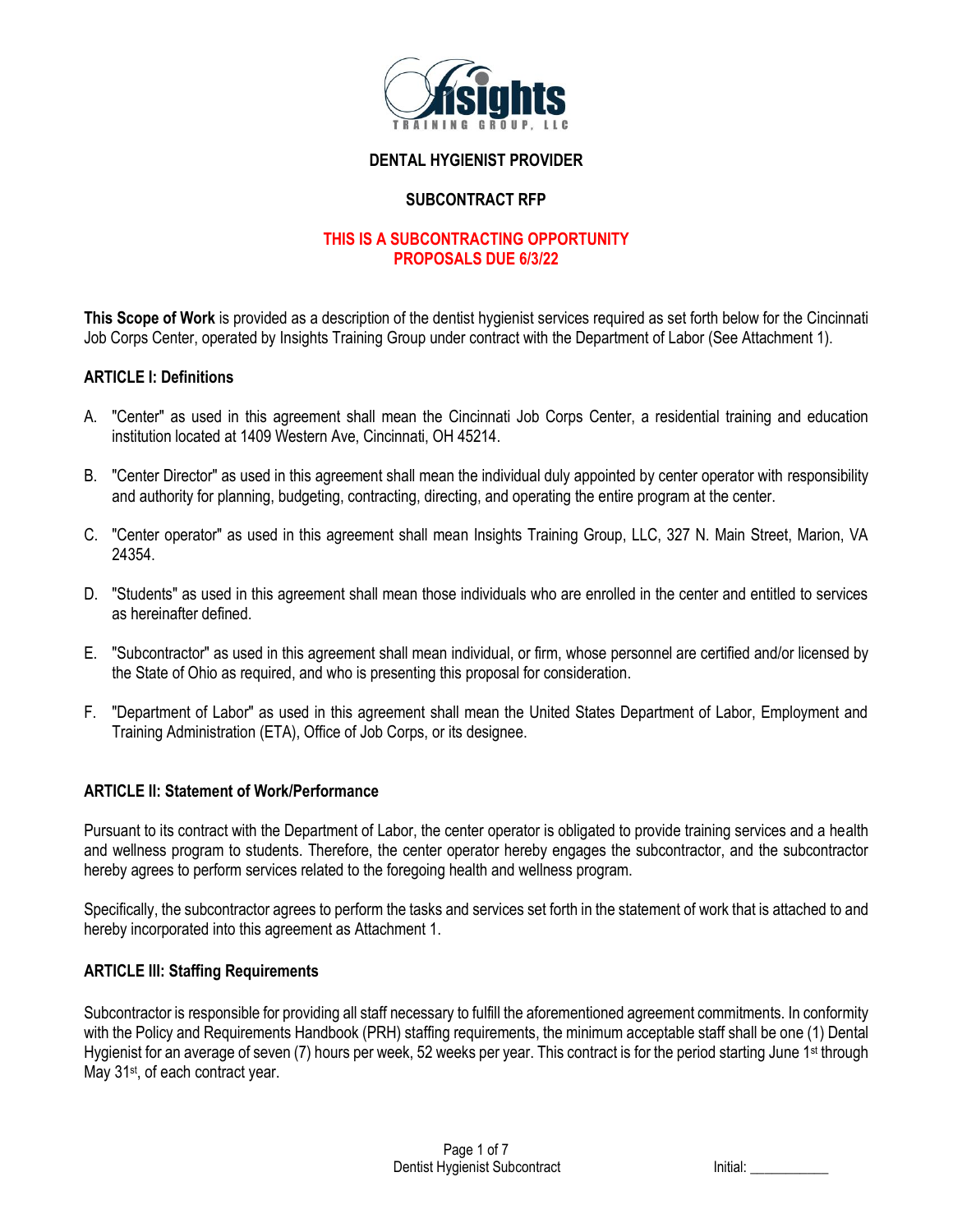

The Center Director shall have the right to request removal and replacement of any staff assigned by the subcontractor as set forth herein. Subcontractor agrees to comply with any such request and the staff member may be replaced by the subcontractor as soon as practical at no cost to the center. "Staff' for the purpose of this article shall mean and include professional and nonprofessional employees of the subcontractor.

# **ARTICLE IV: Period of Performance**

Standard facility contract year runs from June 1<sup>st</sup> to May 31<sup>st</sup> of the following year. The parties mutually agree that this agreement shall be in effect from the point when an award notification is provided to the subcontractor by the Center's Purchasing Agent. The agreement also includes the possibility of 12-month extensions as approved.

#### **ARTICLE V: Compensation/Payment/Limitation**

# **A. Compensation**

Remuneration for services rendered will be proposed at a dollars-per-hour rate for:

CJCC 2022 CONTRACT YEAR (June 1, 2022 through May 31, 2023) or whatever the remaining balance of the contract year shall be. This also includes any continuation of services as approved with the inclusion of optional year extensions if any are available.

# **B. Payment**

Payment shall be made within thirty (30) days of receipt by the center operator of an acceptable invoice.

#### **ARTICLE VI: Indemnification and Insurance**

The subcontractor does hereby agree to indemnify and hold harmless the center; the center operator; the Department of Labor and their officers, agents, and employees from any claim, action, lawsuit or liability for injury or damage to any person or property arising out of performance of this agreement. The subcontractor is required to maintain a current professional liability policy with a limit of at least \$1,000,000 per claim, \$3,000,000 annual aggregate.

#### **ARTICLE VII: Independent Contractor**

This agreement is not intended by the parties to constitute or create a joint venture, partnership, formal business organization of any kind, or employer/employee relationship between the parties, and the rights and obligations of all parties shall be only those expressly set forth herein. Neither party shall have authority to bind the other except to the extent authorized herein. The parties to this agreement shall remain as independent contractors at all times, and neither party shall act as the agent for the other.

Subcontractor shall secure and keep current, at its own expense, all licenses and other certifications required by law or otherwise necessary to fulfill the statement of work. Subcontractor shall be solely and exclusively liable to third parties for all costs incurred by the subcontractor and for all claims of damage against the subcontractor arising out of or based on subcontractor's performance of this agreement, and is responsible for maintaining proper insurance, at the subcontractor's sole expense, to cover any and all such contingencies. Subcontractor shall also assume full responsibility for payment of any and all federal, state, and local taxes or contributions imposed or required under unemployment insurance, social security, and income tax laws, with respect to subcontractor's performance under this agreement.

| Initial: |  |  |
|----------|--|--|
|          |  |  |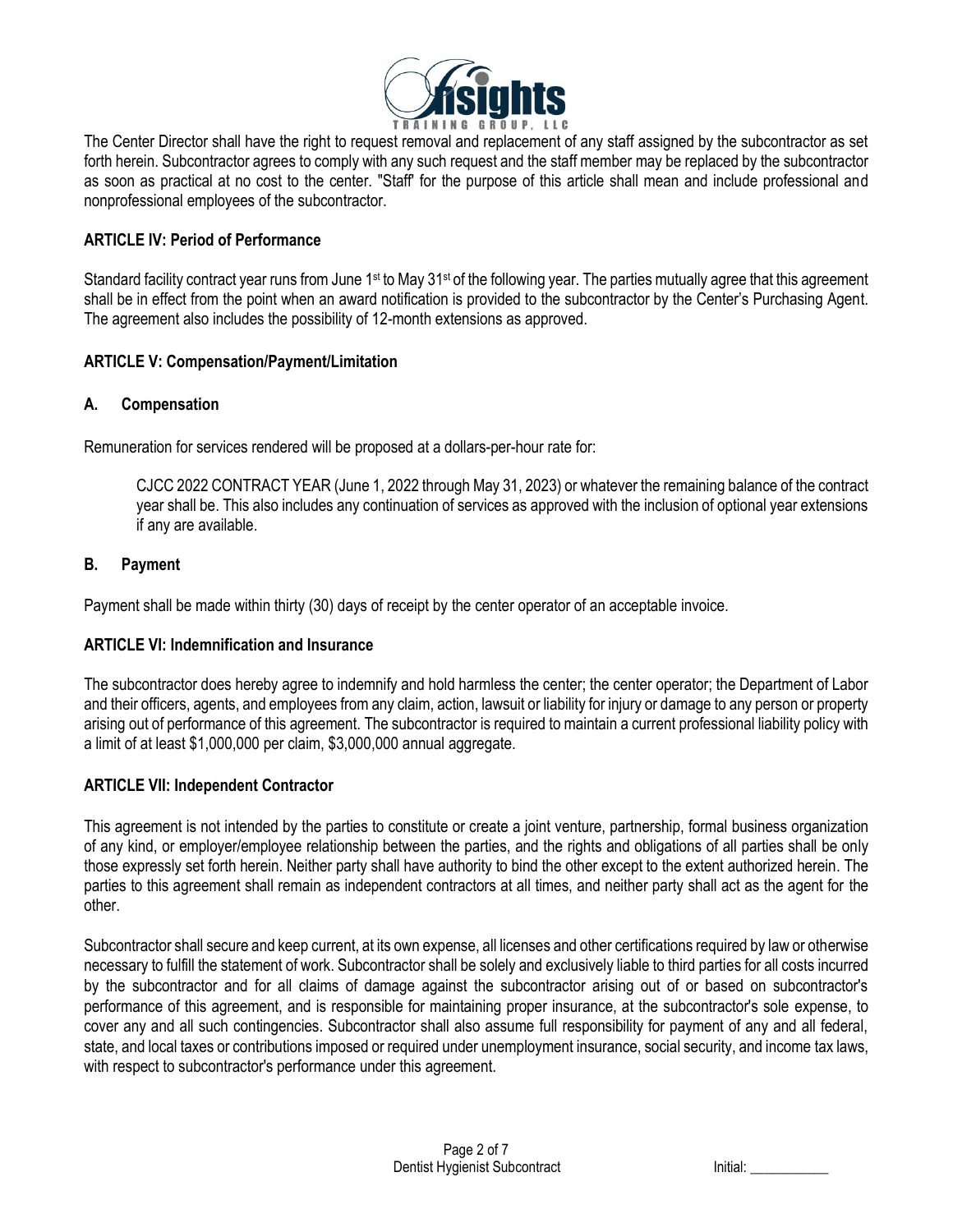

#### **ARTICLE VIII: Termination of Agreement**

This agreement may be terminated by the center operator, or subcontractor upon thirty (30) days written notice. The notice shall be effective on the same date as duly posted in the United States mail, certified, addressed and postage paid. The notice shall be sent to the affected parties at:

| To the center:          | Cincinnati Job Corp Center<br>Attn: Center Director<br>1409 Western Ave<br>Cincinnati, OH 45214-2041 |
|-------------------------|------------------------------------------------------------------------------------------------------|
| To the center operator: | Insights Training Group, LLC<br>327 N. Main Street<br>Marion, VA 24354                               |
| To Subcontractor:       |                                                                                                      |

The center operator also reserves the right to terminate this agreement, in whole or in part, with or without notice.

**\_\_\_\_\_\_\_\_\_\_\_\_\_\_\_\_\_\_\_\_\_\_\_\_**

#### **ARTICLE IX: General Provisions**

The parties agree that the following provisions are applicable to this agreement:

- A. That the subcontractor agrees to perform its services in accordance with professional standards and policies, procedures, and guidelines as may be established, from time to time, by the Department of Labor and/or the center operator. The subcontractor further agrees and acknowledges that the Department of Labor and the center operator reserve the right to change, modify, alter, and revoke the said policies, procedures, and guidelines.
- B. That no services under this agreement shall be delegated or subcontracted without the express written permission of the center operator.
- C. That the center operator may at any time, by written order, make reasonable requests for amendments and additions, within the general scope of this agreement, in the definition of services and tasks to be performed, the time, and the place of performance thereof.
- D. That the subcontractor shall maintain confidential health records on each student. These records shall be maintained in accordance with all Department of Labor and Job Corps standards and shall be the property of the Department of Labor.
- E. That the subcontractor shall make no public statements with respect to this agreement or its work there under and shall issue no public statements or advertising or conduct research related thereto without the prior written approval of the Center Director and the Department of Labor.
- F. That the subcontractor shall provide the center operator with current copies of professional licenses and insurance

| Initial: |  |
|----------|--|
|          |  |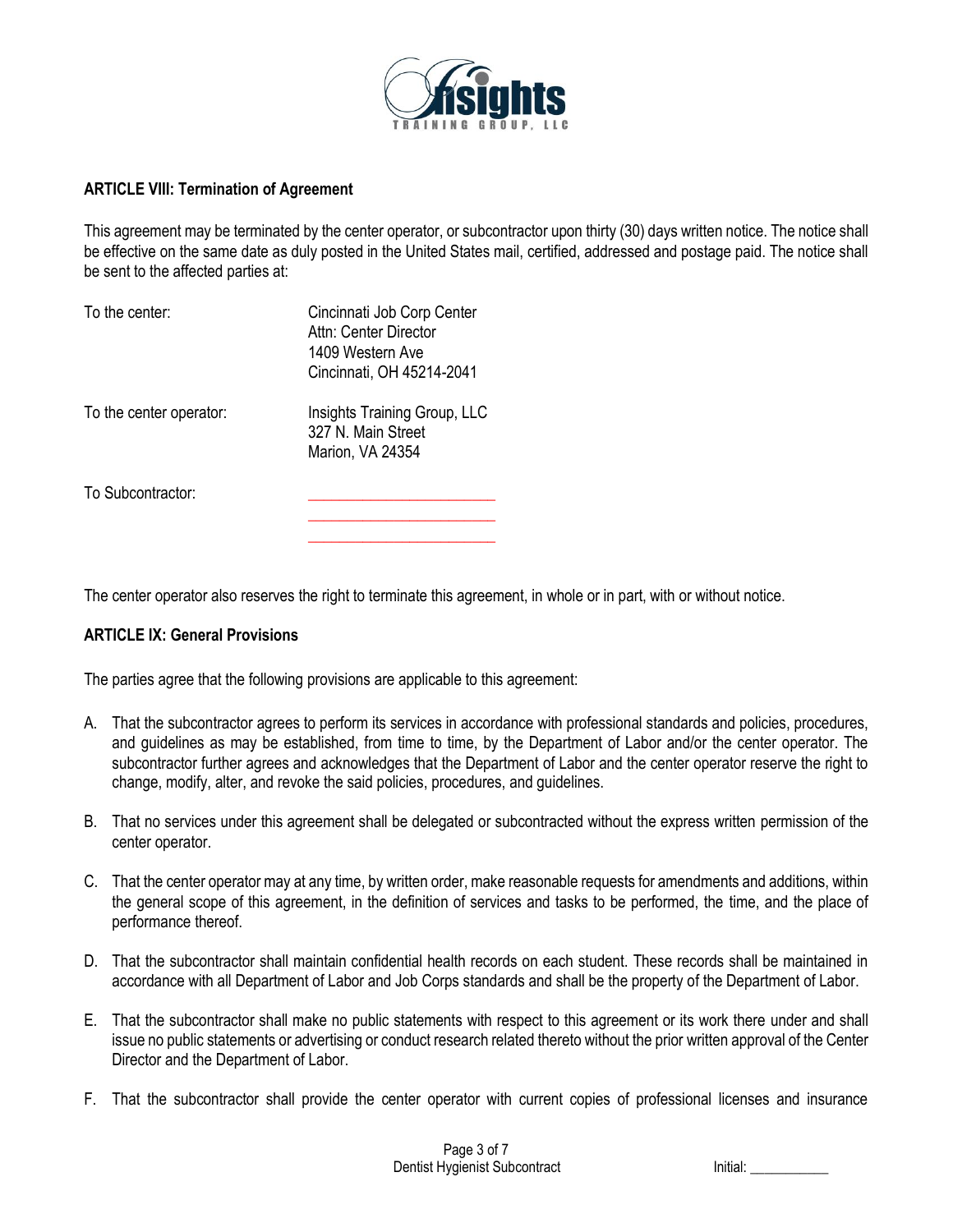

certificates.

- G. That it is understood and agreed that the services provided by the subcontractor are subject to monitoring and review by the Department of Labor.
- H. That this agreement is subject to the terms and conditions of the center operator's prime contract and certain provisions contained therein may be applicable to subcontractor. It is hereby understood and agreed that the provisions set forth in Attachment 2, if any, are hereby incorporated into this agreement by reference and shall have the same force and effect as though set out in full text herein.
- I. The agreement shall be construed and enforced in accordance with the laws of the state of Ohio.
- J. If any term or provision of this agreement is held to be illegal, invalid, void, and/or unenforceable, for any reason, such term or provision shall be fully severable; this agreement shall be construed and enforced as if such illegal, invalid, void, and/or unenforceable term or provision had never comprised a part of this agreement; and the remaining terms and provisions of this agreement shall remain in full force and effect.
- K. This agreement can only be modified in writing executed by each of the parties or their authorized agents.
- L. This writing is intended by the parties to be the final expression of their agreement and is a complete and exclusive statement of its terms, and all communications, negotiations, considerations, and representations, whether written or oral, between the parties with respect to the subject matter of this agreement are incorporated. Other than as specifically set forth in this agreement, no representations, understandings, and/or agreements have been made or relied upon in the making of this agreement.
- M. Evaluation of Award:

Insights Training Group, LLC anticipates the award of a single contract as a result of this solicitation to the responsible offeror whose proposal is responsive to the solicitation and is determined to be the best value. Selection of the best value is determined through the process of evaluating strengths and weaknesses of each offeror's proposal in accordance with the evaluation criteria stated herein.

In determining the best value, credentials are more important than past performance. Credentials and past performance combined are more important than cost. Insights Training Group LLC is more concerned with obtaining a proposal demonstrating superior credentialing and past performance than making an award at the lowest evaluated cost. Thus, the closer or more similar in merit that the offeror's credentials and past performance are evaluated to be the more likely the evaluated cost may be the determining factor in selection for award. However, Insights Training Group, LLC will not make an award at a premium in cost that it considers disproportionate to the benefits associated with the evaluated superiority of the offeror's credentials and past performance.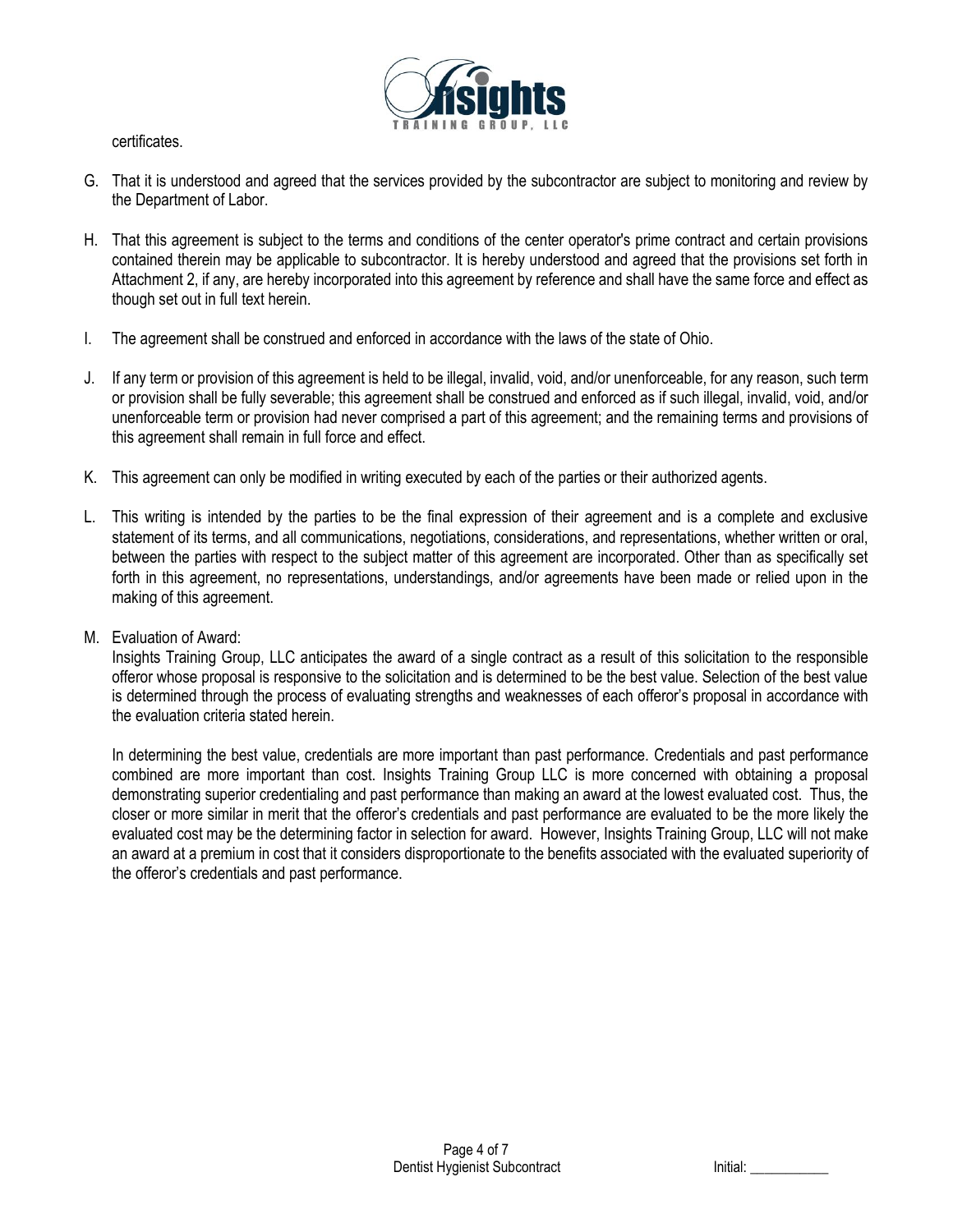

**Attachment 1**

# **DENTIST HYGIENTIST**

# **STATEMENT OF WORK**

(Oral Health Services)

Subcontractor shall provide adequate licensed personnel to perform dental services for students, including but not limited to:

- Providing a Dental readiness inspection within 14 days after the student's arrival at the center. Document this exam on the entrance physical exam form. Dentist may train and designate another health staff to complete these exams if needed.
- Perform preliminary oral examination including bitewing and periodical x-rays.
- Perform prophies, scale and root plane.
- Oral hygiene instructions including chair-side counseling on brushing, flossing and nutrition.
- Education on hazards and risks of smokeless tobacco.
- Process own instruments and tray set-ups.
- Chart documentation (existing restorations, missing teeth, lesions), and
- Classifying occlusion.
- Work closely with the Wellness Director and Center Dentist to ensure the previously listed services are provided to Job Corps students.
- Collect data and prepare reports as required by the Center Director and/or Department of Labor.
- Cooperate with Corporate and Regional Office center assessment.
- Maintaining the accuracy and confirmation of all required oral health and wellness records when they are in the subcontractor's presence.
- Providing support to the students in acquiring the oral health-related skills, knowledge and attitudes that will make them employable.
- Promoting opportunities for the students to practice the skills that will make them employable.
- Developing and complying with Job Corps infection control policies and procedures.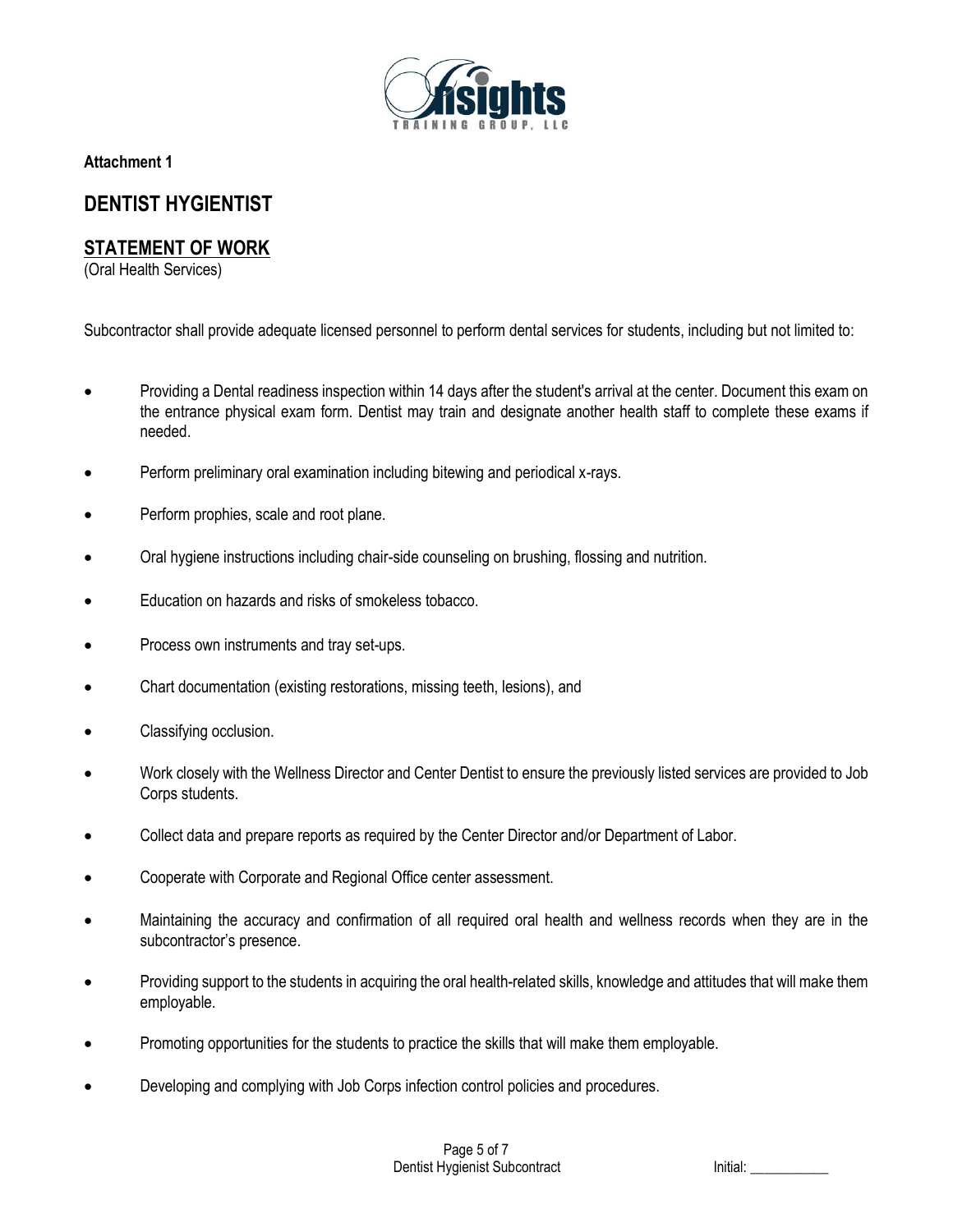

# **Attachment 2**

Insights Training Group, LLC Terms and Conditions can be found at [www.insightsllc.net.](http://www.insightsllc.net/)